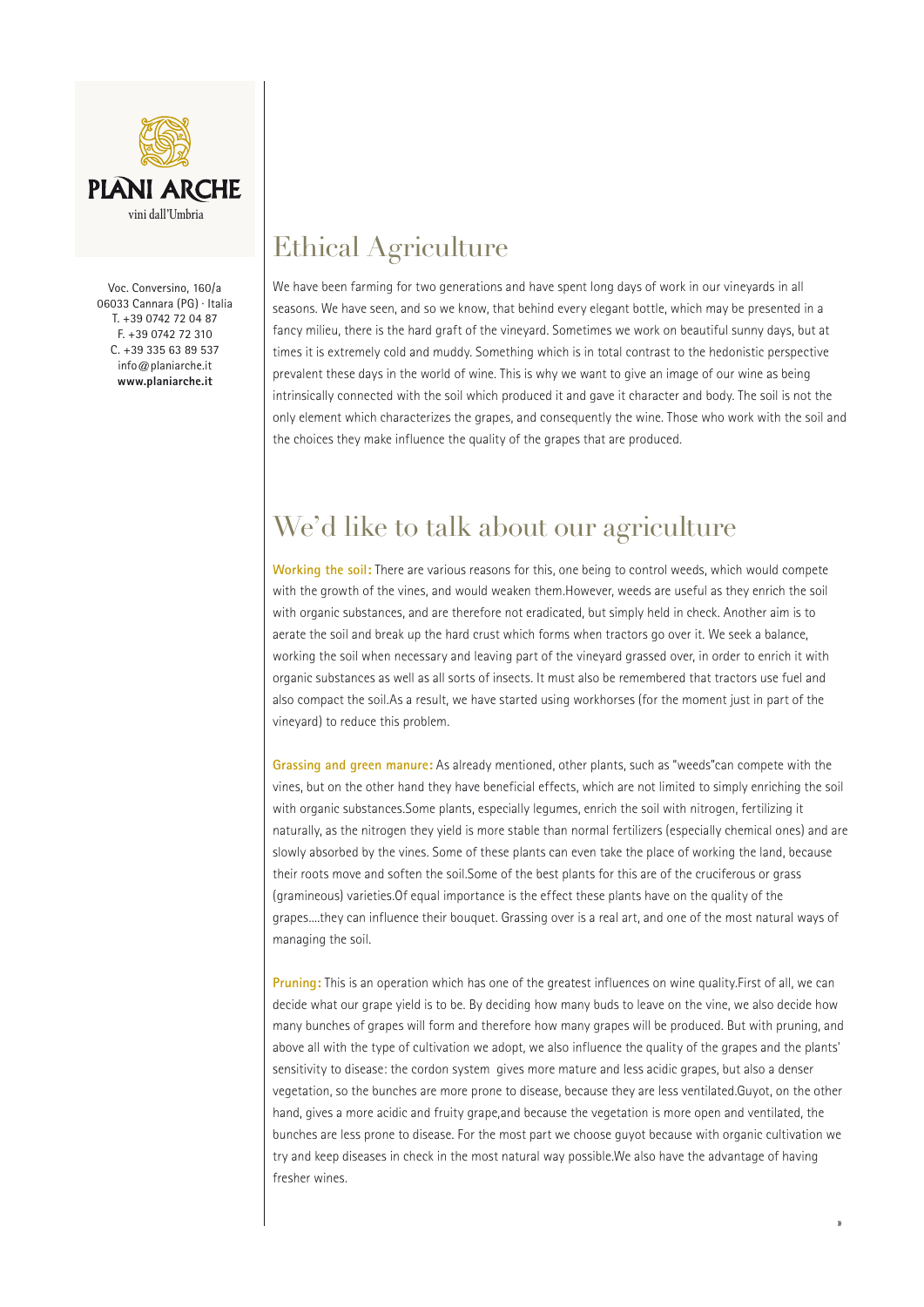

Voc. Conversino, 160/a 06033 Cannara (PG) · Italia T. +39 0742 72 04 87 F. +39 0742 72 310 C. +39 335 63 89 537 info@planiarche.it **www.planiarche.it**

**Treatment:** In organic cultivation copper and sulphur based fungicides are permitted, as well as the use of bacteria to ward off vine pests or diseases. Over time we have developed a technique which has allowed us to almost halve the number of treatments.As a result, compacting of the soil has been reduced, as has the use of copper, which in any case is a heavy metal and certainly not good for the soil in the long term. We have experimented with compost tea (a bacteria-rich solution) on the leaves, which checks certain diseases. All the research we are carrying out on our land is aimed at enabling the plants to defend themselves against disease, and to decrease the use of tractors in the vineyards

**Harvest:** Most of the harvesting is done by hand, in crates or trailers according to needs. In cases of emergency we harvest mechanically: when the vines are growing sick and grapes need to be harvested as quckly as possible. However, this does not exceed 20% and we try to resort to this method as little as possible

**Tractors:** Although these were a huge innovation last century, there is undoubtelyIsomething paradoxical about them nowadays, particularly in the cultivation of certain plants such as vines, which need precision rather than power. A tractor easily weighs two or three tons and at about 100 horsepower, we have found that this is far more than is needed for much of the work that has to be done.On our family concern, problemswith the land are greater, because we have a very clay soil, which compacts and becomes rock hard when tractors go over it.Tests have revealed that the soil is compacted between 60 -100 centimetres in depth.Considering that 80% of the roots are in the top 40 centimetres of soil, this is bound to have a detrimental effect on the vines! We don't want to make tractors into monsters- they are wonders of technology that have evolved over more than a century, but we should think about how they are used.

**Horses in the vineyard:** We introduced workhorses to the vineyard a few years ago, partly for their fascination, and partly because they have advantages over tractors: they cancel out compacting of the soil and have sufficient power to work the surface of the soil, as should be done in the vineyard.Working with horses is not so easy, however.We have grown out of the habit of using them to work in the countryside, and over the past fifty years they have been selected and bred for their beauty or for their meat. As a result many of the best specimens of workhorses have been lost. The most important aspect of this project is to work with these stupendous, but highly sensitive animals. They are wonders of nature, with several million years of evolution. What better reason than that...

And the other animals? In the past we have aroused media curiosity with our use of geese, who clear the vineyard of weeds.We continue to use them in part of the vineyard to carry on with our experiment. They also provide meat and eggs of high quality for us and those who work with us. We are always searching for a balance between man,vineyard and animals

**Organic agriculture:** We have been certified organic from the start. It has become a way of being for us, regardless of current trends.Nowadays it is one of the forms of agricultue which best supports the demands of modern society: the production of good food, which is as healthy as possible (i.e. without traces of pesticide) and which is produced with respect for the environment. Organic cultivation respects these three principals, even though it is not the only form of cultivation to do so - even a conventional form of agriculture can achieve this, if carried out in a rational way, as long as it respects these principles. Not everyone is sure about what organic agriculture is. There is not the space here to explain the lengthy »